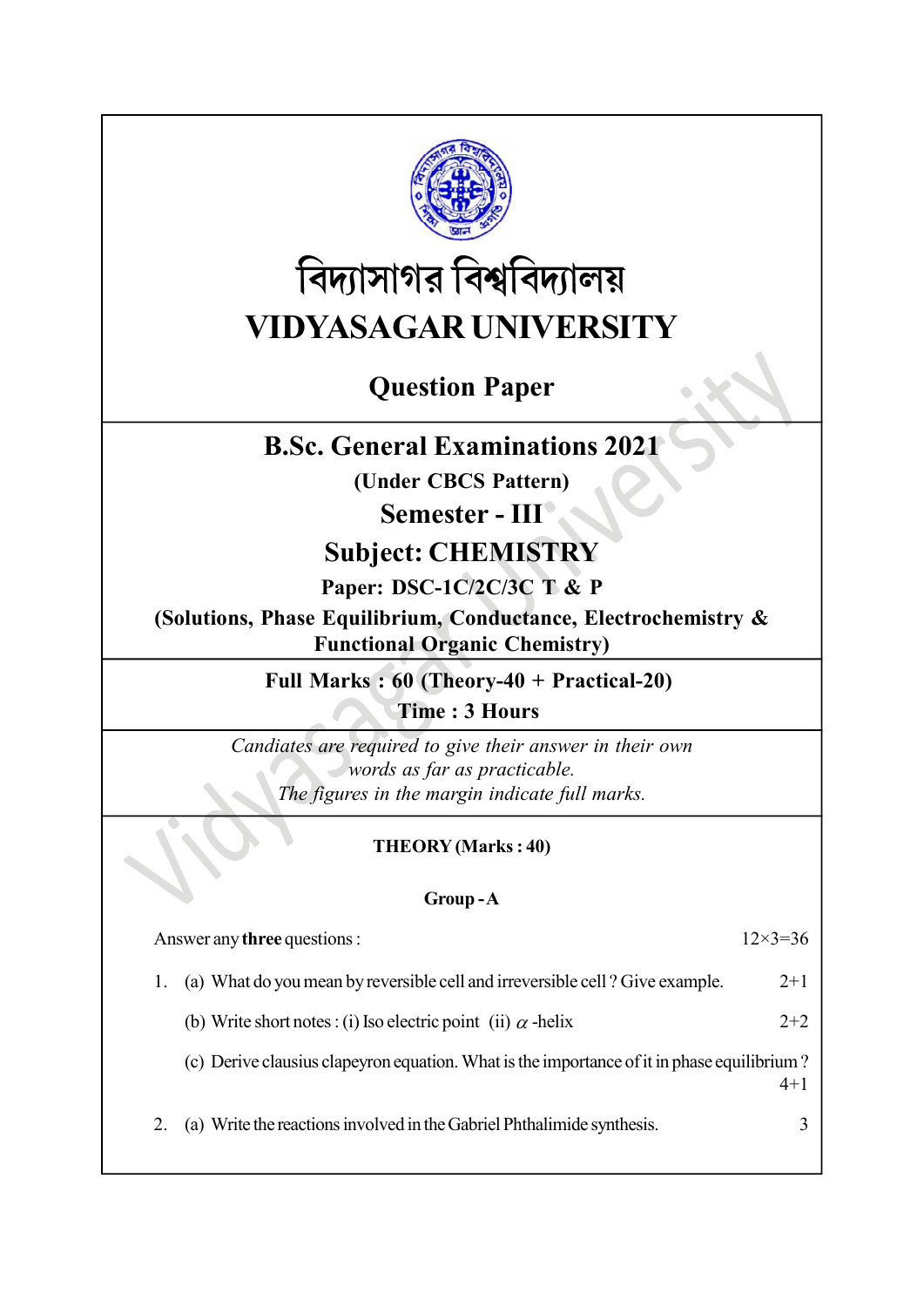|    | (b) What do you understand by anomer and epimer?                                                                              | $2+2$          |
|----|-------------------------------------------------------------------------------------------------------------------------------|----------------|
|    | (c) What is salt bridge? What is its function?                                                                                | $1+1$          |
|    | (d) How will you separate $1^{\circ}$ , $2^{\circ}$ and $3^{\circ}$ amines by Hinsberg method ?                               | 3              |
| 3. | (a) What is triple point? What is the value of degrees of freedom at the triple point for one<br>component system?            |                |
|    | (b) Write short notes on :                                                                                                    |                |
|    | (i) Ostwald's dilution law                                                                                                    |                |
|    | (ii) Ionic product of water.                                                                                                  | $2 + 2$        |
|    | (c) Describe the $BAC2$ mechanism for ester hydrolysis.                                                                       | $\overline{2}$ |
|    | (d) Write what happens if aniline reacts with chloroform in presence of NaOH.                                                 | 2              |
|    | (e) Write Nernst equation for emf of a cell.                                                                                  | $\overline{2}$ |
| 4. | (a) $Cd^{2+}$ ion shows abnormal transport number for highly concentrated solution of CdI <sub>2</sub> .<br>Give explanation. | 2              |
|    | (b) Establish the relation between the solubility and solubility product of $CaF2$ at a particular<br>temperature.            | 2              |
|    | (c) Write short notes on :                                                                                                    |                |
|    | (i) Sandmeyer reaction                                                                                                        |                |
|    | (ii) Gattermann reaction                                                                                                      | $2 + 2$        |
|    | (d) Transform the following:                                                                                                  |                |
|    | Nitrobenzene $\rightarrow$ Phenyl hydrazine                                                                                   | $\overline{2}$ |
|    | (e) Write with reaction what happens: Cold aqueous $\text{NaNO}_2$ and HCl are added with N,<br>N-dimethyl aniline.           | 2              |
| 5. | (a) What do you mean by congruent and incongruent melting point? Give example.                                                | 3              |
|    | (b) Write short note: Azeotropic mixture.                                                                                     | 3              |
|    | (c) Define transition temperature. What is the value of transition temperature of sulphur?                                    | 2              |
|    | (d) Write down the structural formulas of pyranose and furanose structure of D-glucose.2                                      |                |

C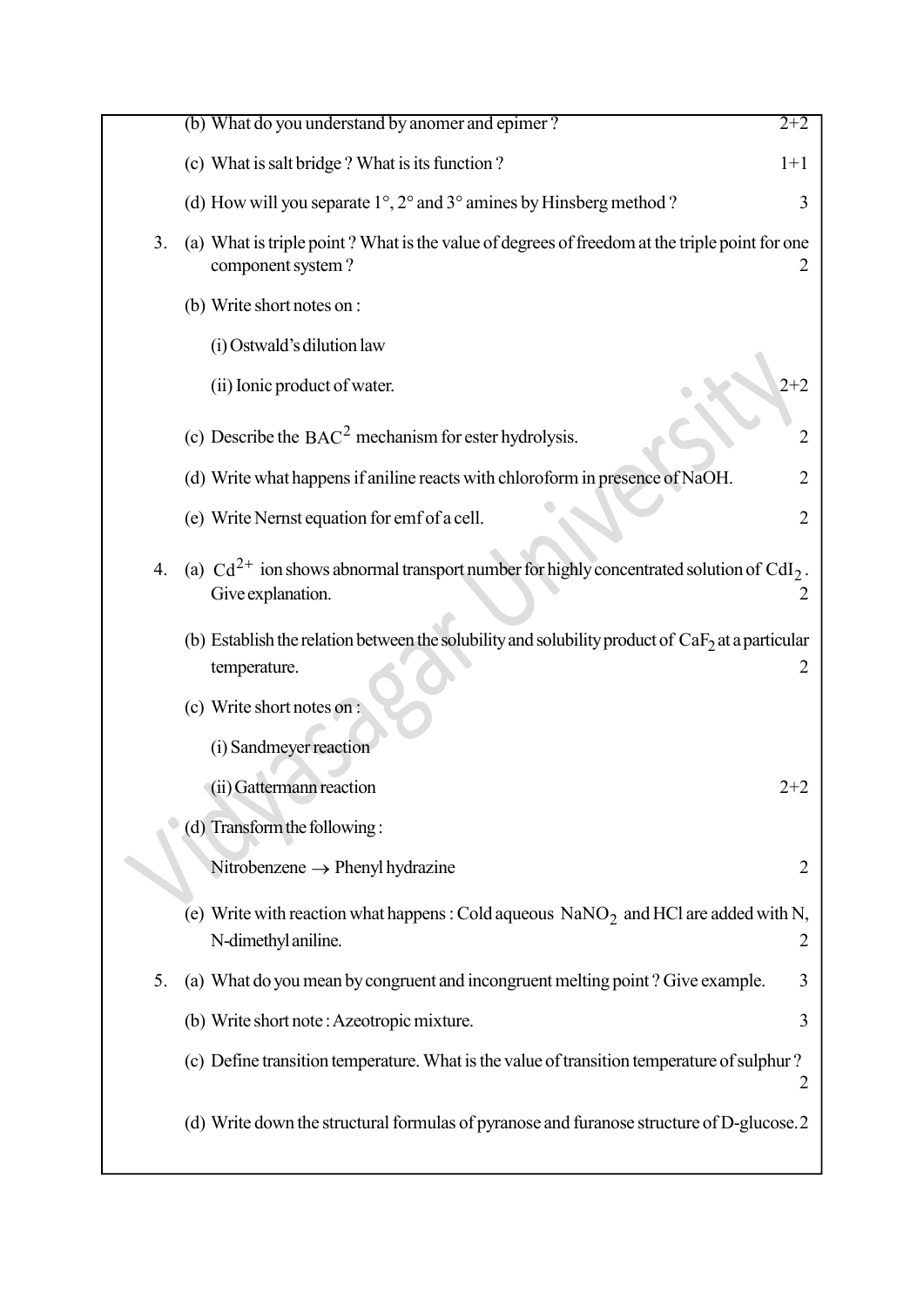|    | (e) How will you distinguish glucose and fructose using chemical reaction?                                                                                                                                                                                                                                  | $\overline{2}$   |  |  |  |
|----|-------------------------------------------------------------------------------------------------------------------------------------------------------------------------------------------------------------------------------------------------------------------------------------------------------------|------------------|--|--|--|
| 6. | (a) Write down the mathematical form of phase rule, mentioning all the terms involved in it.                                                                                                                                                                                                                |                  |  |  |  |
|    | (b) What do you mean by phase diagram?                                                                                                                                                                                                                                                                      | 2                |  |  |  |
|    | (c) Define specific conductance and equivalent conductance of an electrolyte. How are<br>they related with each other? How does equivalent conductance of a strong and weak<br>electrolyte vary with concentration ? Show the variation graphically. Define equivalent<br>conductance at infinite dilution. | $1+1+1+3+2$      |  |  |  |
|    | Group-B                                                                                                                                                                                                                                                                                                     |                  |  |  |  |
|    | Answer any two questions :                                                                                                                                                                                                                                                                                  | $2 \times 2 = 4$ |  |  |  |
| 1. | Complete the transformation : Benzaldehyde $\rightarrow$ Cinnamic acid.                                                                                                                                                                                                                                     |                  |  |  |  |
| 2. | How will you determine the N-terminal amino acid of a peptide chain?                                                                                                                                                                                                                                        |                  |  |  |  |
| 3. | Define with example : Zwitter ion.                                                                                                                                                                                                                                                                          |                  |  |  |  |
| 4. | What is Merrifield resin?                                                                                                                                                                                                                                                                                   |                  |  |  |  |
|    |                                                                                                                                                                                                                                                                                                             |                  |  |  |  |
|    | বঙ্গানুবাদ                                                                                                                                                                                                                                                                                                  |                  |  |  |  |
|    | বিভাগ - ক                                                                                                                                                                                                                                                                                                   |                  |  |  |  |
|    | যে কোনো <b>তিনটি</b> প্রশ্নের উত্তর দাও                                                                                                                                                                                                                                                                     | ১২×৩=৩৬          |  |  |  |
|    | ১. (ক) পরাবর্ত কোশ ও অপরাবর্ত কোশ বলতে কি বোঝ? উদাহরণ দাও।                                                                                                                                                                                                                                                  | $5 + 5$          |  |  |  |
|    | (খ) টীকা লেখো : (অ) আইসো ইলেকট্রিক পয়েন্ট (আ) $\alpha$ -হেলিক্স                                                                                                                                                                                                                                            | $\zeta + \zeta$  |  |  |  |
|    | (গ) ক্লসিয়াস - ক্ল্যাপেরন সমীকরণটি প্রতিষ্ঠা করো। দশা সাম্যে এর গুরুত্ব কী?                                                                                                                                                                                                                                | $8 + 5$          |  |  |  |
|    | ২. (ক) গ্যাব্রিয়েল থ্যালিমাইড সংশ্লেষণ পদ্ধতিটি বিক্রিয়া সহ লেখো।                                                                                                                                                                                                                                         | ৩                |  |  |  |
|    | (খ) অ্যানোমার এবং এপিমার বলতে কি বোঝ?                                                                                                                                                                                                                                                                       | $\zeta + \zeta$  |  |  |  |
|    | (গ) লবন সেতু কি এবং এর কাজ কি?                                                                                                                                                                                                                                                                              | $2 + 2$          |  |  |  |
|    | (ঘ) হিন্সবার্গ পদ্ধতিতে কিভাবে 1°, 2° ও 3° অ্যামিন পৃথক করবে বর্ণনা কর।                                                                                                                                                                                                                                     | ৩                |  |  |  |
|    | ৩. (ক) ত্রৈধ বিন্দু কাকে বলে? ত্রৈধ বিন্দুতে এক উপাদান সিস্টেমের স্বাতন্ত্র্য মাত্রার মান কত ?                                                                                                                                                                                                              | ২                |  |  |  |
|    | (খ) টীকা লেখো : (অ) অসট্ওয়াল্ডের লঘুতা সূত্র (আ) জলের আয়নীয় গুণফল                                                                                                                                                                                                                                        | $5 + 5$          |  |  |  |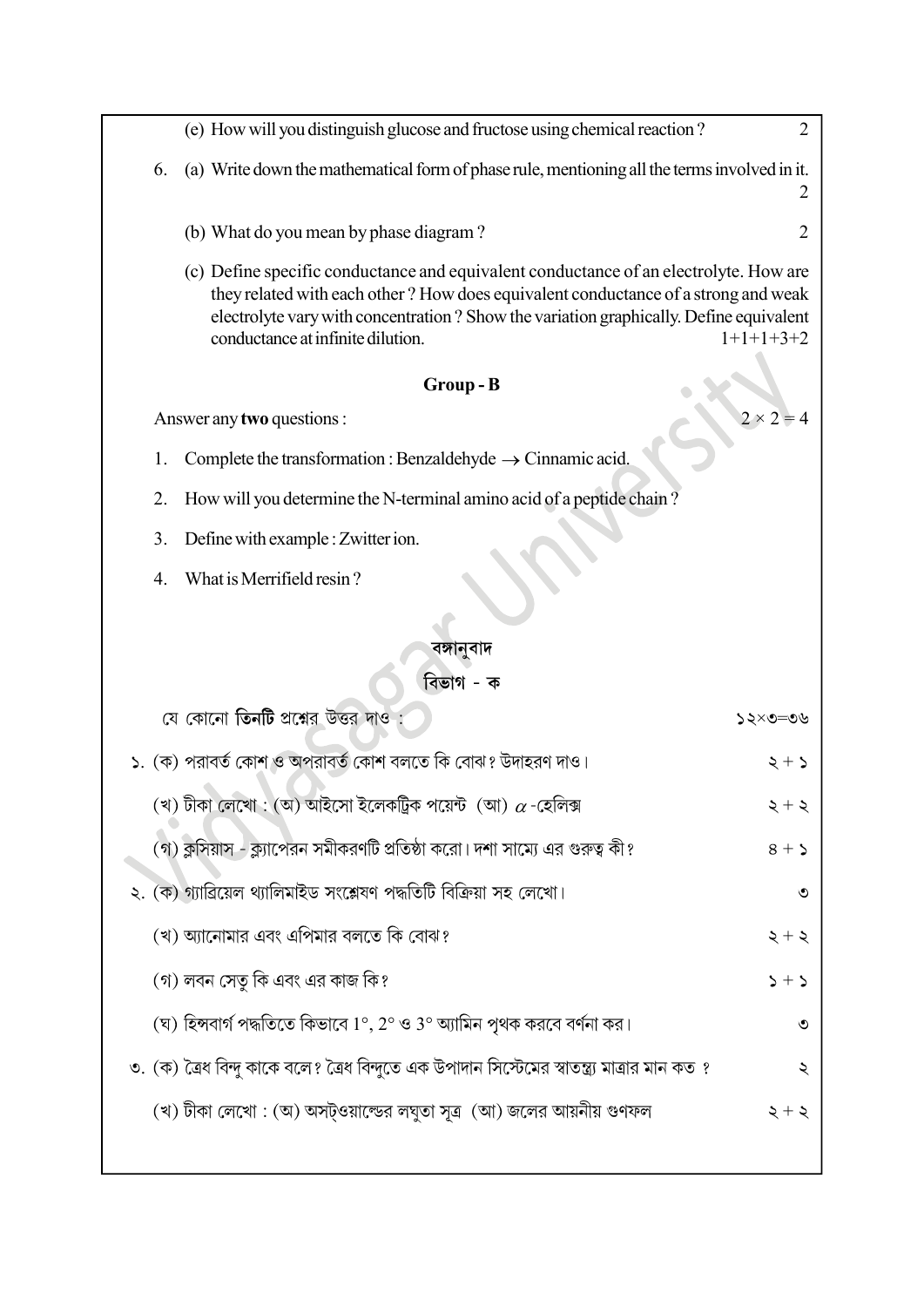| (গ) এস্টারের আর্দ্র বিশ্লেষণের ${\rm BAC}^2$ ক্রিয়াকৌশল বিবৃত করো।                                                                                                                                                                                                                                                              | ২           |  |  |  |
|----------------------------------------------------------------------------------------------------------------------------------------------------------------------------------------------------------------------------------------------------------------------------------------------------------------------------------|-------------|--|--|--|
| (ঘ) $\mathrm{NaOH}$ সহযোগে অ্যানিলিনের সঙ্গে $\mathrm{CHCl}_3$ এর বিক্রিয়া ঘটানো হল। কি ঘটে সমীকরণ সহ লেখ।                                                                                                                                                                                                                      | ২           |  |  |  |
| (ঙ) তড়িৎ কোশের EMF সংক্রান্ত নার্নসট সমীকরণটি লেখ।                                                                                                                                                                                                                                                                              | ২           |  |  |  |
| ৪. (ক) ক্যাডমিয়াম আয়োডাইডের গাঢ় দ্রবণে ক্যাডমিয়াম আয়ন অস্বাভাবিক বহনাঙ্ক প্রদর্শন করে। ব্যাখ্যা দাও।                                                                                                                                                                                                                        |             |  |  |  |
|                                                                                                                                                                                                                                                                                                                                  | ২           |  |  |  |
| (খ) নির্দিষ্ট উষ্ণতায় $\rm{CaF_2}$ এর দ্রাব্যতা গুণফল ও দ্রাব্যতা এর মধ্যে সম্পর্কটি স্থাপন কর।                                                                                                                                                                                                                                 |             |  |  |  |
| (গ) টীকা লেখ : (অ) স্যান্ডমায়ার বিক্রিয়া (আ) গার্টারম্যান বিক্রিয়া                                                                                                                                                                                                                                                            |             |  |  |  |
| $\,$ (ঘ) রূপান্তর করো : নাইট্রোবেঞ্জিন $\,\rightarrow\,$ ফিনাইল হাইড্রাজিন                                                                                                                                                                                                                                                       | ₹           |  |  |  |
| (ঙ) কী ঘটে সমীকরণ সহ লেখো : N, N ডাইমিথাইল অ্যানিলিনের সঙ্গে ঠান্ডা জলীয় $\mathrm{NaNO}_2$ এবং $\mathrm{HCl}$<br>যোগ করা হল।                                                                                                                                                                                                    | ২           |  |  |  |
| ৫. (ক) যথাযথ (congruent) এবং অযথাযথ (incongruent) গলনাঙ্ক বলতে কি বোঝ ? উদাহরণ দাও।                                                                                                                                                                                                                                              | ৩           |  |  |  |
| (খ) টীকা লেখ ঃ অ্যাজিওট্ৰপিক মিশ্ৰণ                                                                                                                                                                                                                                                                                              | ৩           |  |  |  |
| (গ) Transition উষ্ণতা কাকে বলে ? সালফারের transition উষ্ণতার মান কত ?                                                                                                                                                                                                                                                            | ২           |  |  |  |
| (ঘ) D-গ্লুকোজের পাইরানোজ ও ফিউরানোজ গঠন সংকেত লেখ।                                                                                                                                                                                                                                                                               | ২           |  |  |  |
| (ঙ) গ্লুকোজ ও ফ্রুক্টোজের মধ্যে কিভাবে রাসায়নিক বিক্রিয়া দ্বারা পার্থক্য করবে?                                                                                                                                                                                                                                                 | ২           |  |  |  |
| ৬. (ক) দশাসূত্রের গাণিতিক রূপটি লেখ এবং প্রতিটি সংশ্লিষ্ট পদ চিহ্নিত করো।                                                                                                                                                                                                                                                        | ২           |  |  |  |
| (খ) দশাচিত্র কাকে বলে ?                                                                                                                                                                                                                                                                                                          | ২           |  |  |  |
| (গ) তড়িৎ বিশ্লেষ্য পদার্থের আপেক্ষিক পরিবাহিতা ও তুল্যাঙ্ক পরিবাহিতার সংজ্ঞা দাও। তারা কিভাবে<br>সম্পর্কযুক্ত ? রেখাচিত্রের সাহায্যে দেখাও কিভাবে তীব্র তড়িৎবিশ্লেষ্য পদার্থ এবং মৃদু তড়িৎবিশ্লেষ্য<br>পদার্থের তুল্যাঙ্ক পরিবাহিতা দ্রবণের গাঢ়ত্বের সহিত পরিবর্তিত হয়। অসীম লঘুতায় তুল্যাঙ্ক পরিবাহিতা<br>বলতে কি বোঝায়? | $5+2+5+0+2$ |  |  |  |
| বিভাগ - খ                                                                                                                                                                                                                                                                                                                        |             |  |  |  |
| যে কোনো <b>দুটি</b> প্রশ্নের উত্তর দাও :                                                                                                                                                                                                                                                                                         | ২×২=৪       |  |  |  |
| ১.  রূপান্তর করো ঃ বেঞ্জালডিহাইড $\rightarrow$ সিনামিক অ্যাসিড।                                                                                                                                                                                                                                                                  |             |  |  |  |
| ২. একটি অ্যাসিড পেপটাইড শৃঙ্খলের N-প্রান্তিক অ্যামিনো অ্যাসিড কিভাবে নিরুপণ করবে?                                                                                                                                                                                                                                                |             |  |  |  |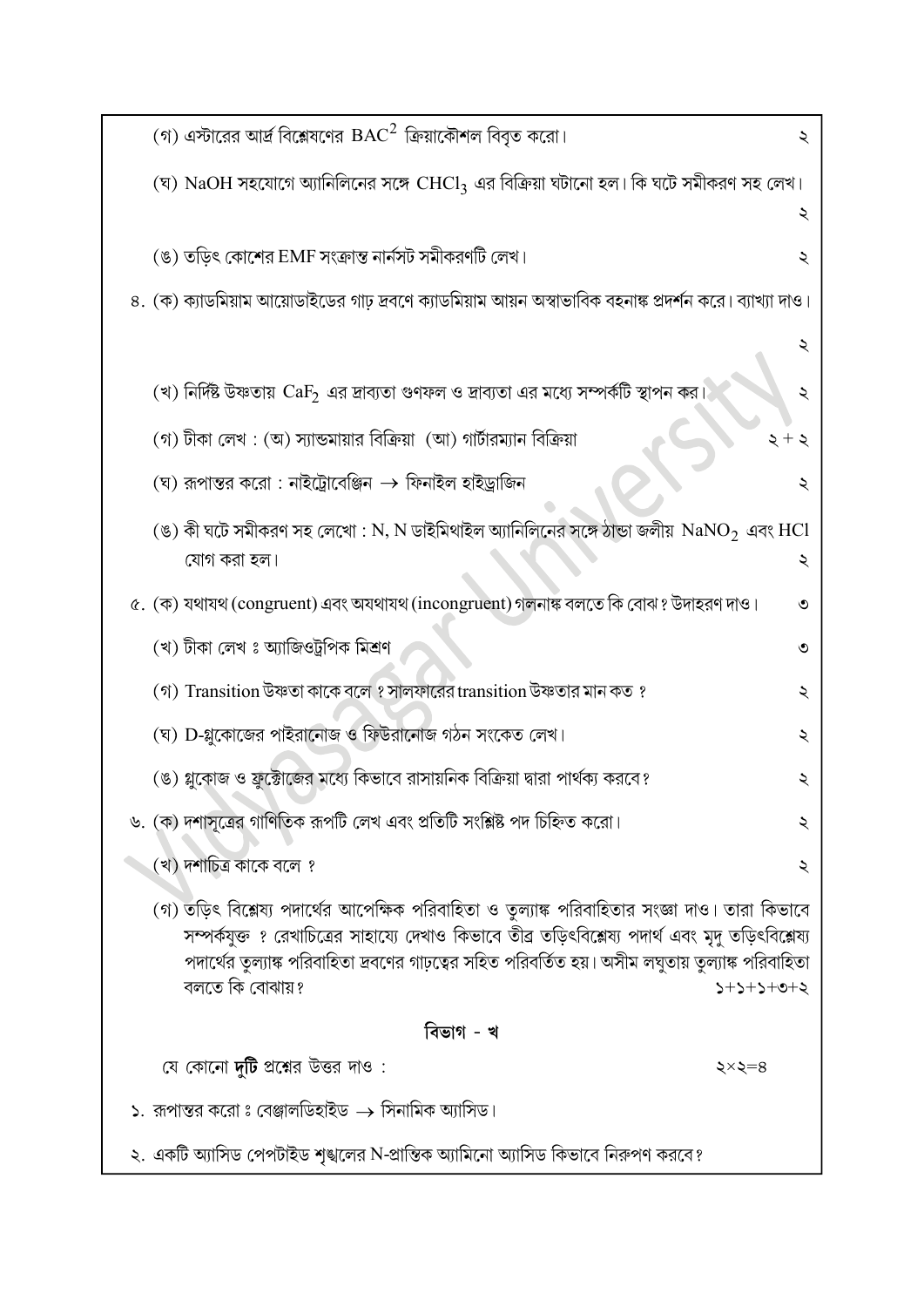৩. উদাহরণসহ সংজ্ঞা দাও ঃ জুইটার আয়ন

৪. মেরিফিল্ড রেজিন কি ?

#### PRACTICAL (Marks : 20)

#### Paper : DSC-1 C/2C/3C - P

#### Group - A

Answer any *one* question :  $15\times1=15$ 

1. Discuss the procedure for determination of cell constant.

2. Discuss the procedure for conductometric titration of Strong acid Vs Strong base.

3. Discuss the procedure for separation of amino acid by paper chromatography.

#### Group - B

Answer any *one* question :  $5 \times 1 = 5$ 

1. Derive equilibrium constant from the law of mass action.

2. What is cell constant ? Explain specific conductance do not depend upon the cell constant.

3. What is the basic principle chromatography ?

বঙ্গানুবাদ (প্র্যাকটিকাল)

#### বিভাগ - ক

যে কোনো **একটি** প্রশ্নের উত্তর দাও:

১। কোশ ধ্রুবক নির্ণয়-এর পদ্ধতি আলোচনা কর।

২। তীব্র অ্যাসিড ও তীব্র ক্ষারক দ্রবণের কন্ডাকটোমেট্রিক টাইট্রেশন পদ্ধতি আলোচনা কর।

৩। কোমাটোগ্রাফি পদ্ধতির সাহায্যে অ্যামিন অ্যাসিড পৃথকিকরণের পদ্ধতি আলোচনা কর।

 $56\times5=56$